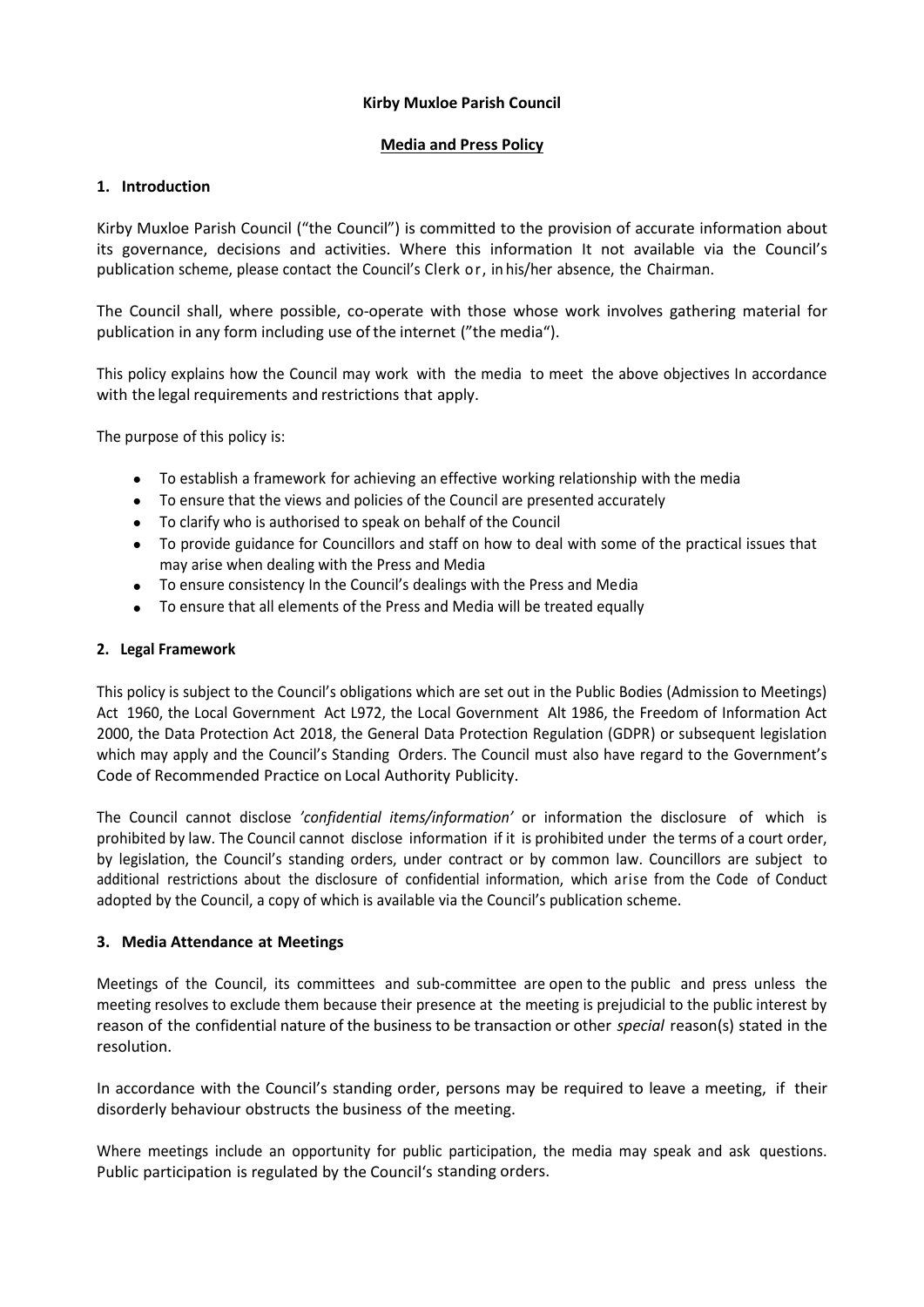The photographing, recording, filming or other reporting of a meeting of the Council and its committees (which includes, e.g., using a mobile phone or tablet, recording for a TV/radio broadcast, providing commentary on blogs, web forums, or social networking sites such as Twitter, Facebook and YouTube) which enable a person not at the meeting to see, hear or be given commentary about the meeting is permitted unless (i) the meeting has resolved to hold all or part of the meeting without the public present or (ii) such activities disrupt the proceedings or (iii) the following two paragraphs apply:

- a. The photographing, recording, filming or other reporting of a child or vulnerable adult at a Council or committee meeting is not permitted unless an adult responsible for them has given permission.
- b. Oral reporting or commentary about a Council or committee meeting by a person who is present at themeeting is not permitted.

The Council shall, as far as it is practicable, provide reasonable facilities for anyone taking a report of a Council or committee meeting and for telephoning their report at their own expense.

The Council's standing orders will confirm if attendance by the public, their participation, photographing, recording, filming or other reporting is permitted at a meeting of a sub-committee.

### **5. The Parish Clerk**

Wherever possible all communications with the Press and Media should be made through the 'Parish Clerk'.

The Parish Clerk, as the Proper Officer of the Council, is authorised to r eceive all communications from the Press and media and to issue Press Statements on behalf of the Council in consultation with the Chairman, In the absence of the Parish Clerk, media communications will be handled by the Chairman, In the absence of the Chairman, the Vice Chairman and/or relevantCommittee Chairman will be consulted.

Communications made by the Parish Clerk will relate to the stated business and day to day management ofthe activities or adopted policy of the Council. They should not speculate on matters that have not been considered by the Council. Where such questions are put to the Parish Clerk, they should inform the enquirer that they will be notified of a response within 24 hours where practical. The Parish Clerk should then consult with the Chairman or relevant Councillor(s) on a suitable response, which may in fact be "no comment"

The Parish Clerk in consultation with the Chairman or Vice Chairman/Committee Chairman is authorised to publish press statements on any urgent meetings where there is insufficient time for a Council meeting.

#### **6. Councillors**

Members of the Parish Council are not prevented from expressing a personal opinion through the media e.g., by writing to a newspaper or posting an opinion on an internet site. However, Members must make it clear that any views expressed are their own views. Members should take care not to misrepresent and/or bring the Parish Council into disrepute and must bear in mind their responsibilities under the Code of Conduct. Whilst it may be legitimate for a Councillor to make clear that they voted against a policy, if this took place in an open session, Councillors should not seek to undermine a decision through the press.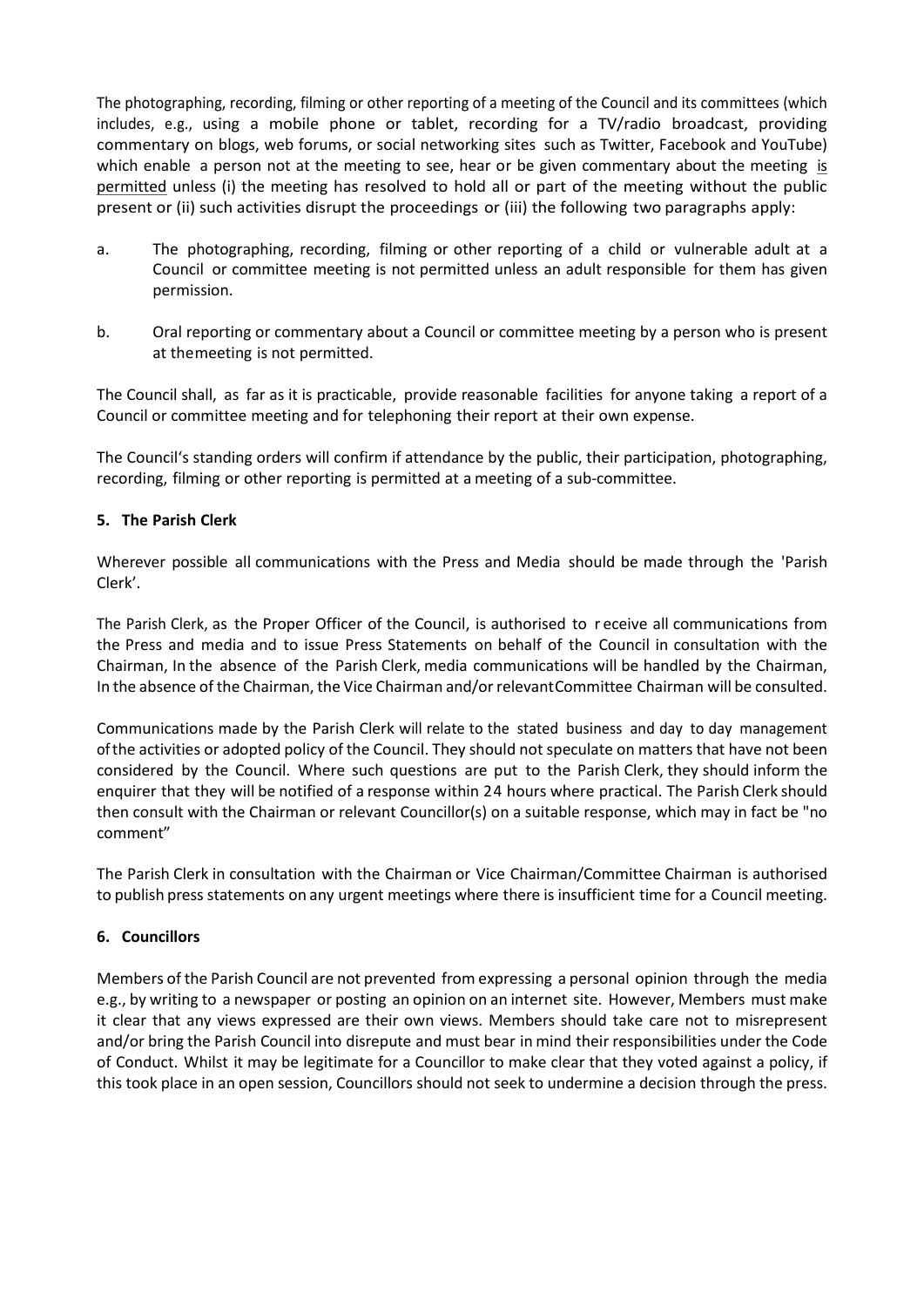## **7. Press Releases / Approaches made to the Press / Media by the Council**

Press releases may be issued proactively to alert the media to a potential story, provide important public information or to explain the Council's position on a particular issue. Press releases made on behalf of the Council will normally be prepared by the Parish Clerk following any meetings of the Council or Committees. If press releases are drafted by another officer or CounciIIor, they must be issued by the Parish Clerk in consultation with the Chairman (Vice Chairman) of Council or relevant Committee. In the absence of the Parish Clerk this authority passes to the Chairman.

A direct approach by the Council to the media seeking an interview, issuing a statement or press release or to publish an article may only be made with authorisation from the Council or relevant committee, except in the case of an urgent matter, with insufficient time for a Council meeting, when the Parish Clerk is authorised to publish statements in consultation with the Chairman (Vice Chairman/Committee Chairman).

# **8. Approaches from the Press / Media**

Unexpected approaches from representatives of the media can lead to unguarded comments being made and great care must therefore be taken to avoid misrepresentation of the Council's policy or its position on the matter in question.

Reporters should be directed to contact the Parish Clerk (or in their absence, the Chairman) if they want to carry out an interview or obtain a statement about the Council's business and actions. Except in the most straightforward cases, the caller should be informed that a statement will be made within 24 hours and they should be asked to set out clearly what they want to know. This will allow time for the Parish Clerk to consult with the Chairman in producing a carefully worded response within a reasonable time.

Any verbal or written statement given by the Parish Clerk; must represent the corporateposition and views of the Council, not the individual views of councillors or staff held in their official capacity.

Where the matter concerned has not been discussed by the Council an immediate response cannot be made and this should be made clear to the enquirer. The Parish Clerk should then consult the Chairman (Vice Chairman/Committee Chairman) on an appropriate response, which may be "no comment".

## **9. Tweeting and Blogging**

Councillors and members of the public are allowed to report from meetings, by any form of social media, provided it is not disruptive and does not detract from the proper conduct of the meeting. Councillors may not report confidential information from any section of a meeting that has been closed to the Public.

## **10. General Principles to be observed by Councillors and Staff**

- Be calm
- Be informed and certain of all your facts
- Ensure that when making comments on behalf of the Council that you are aware what Council Policy is and that your comments reflect that policy
- Ensure that your comments and views will not bring the Council, its Councillors or staff, into disrepute and ensure that comments are neither libelous nor slanderous
- Any publicity should be as objective as possible, concentrating on facts or explanations or both